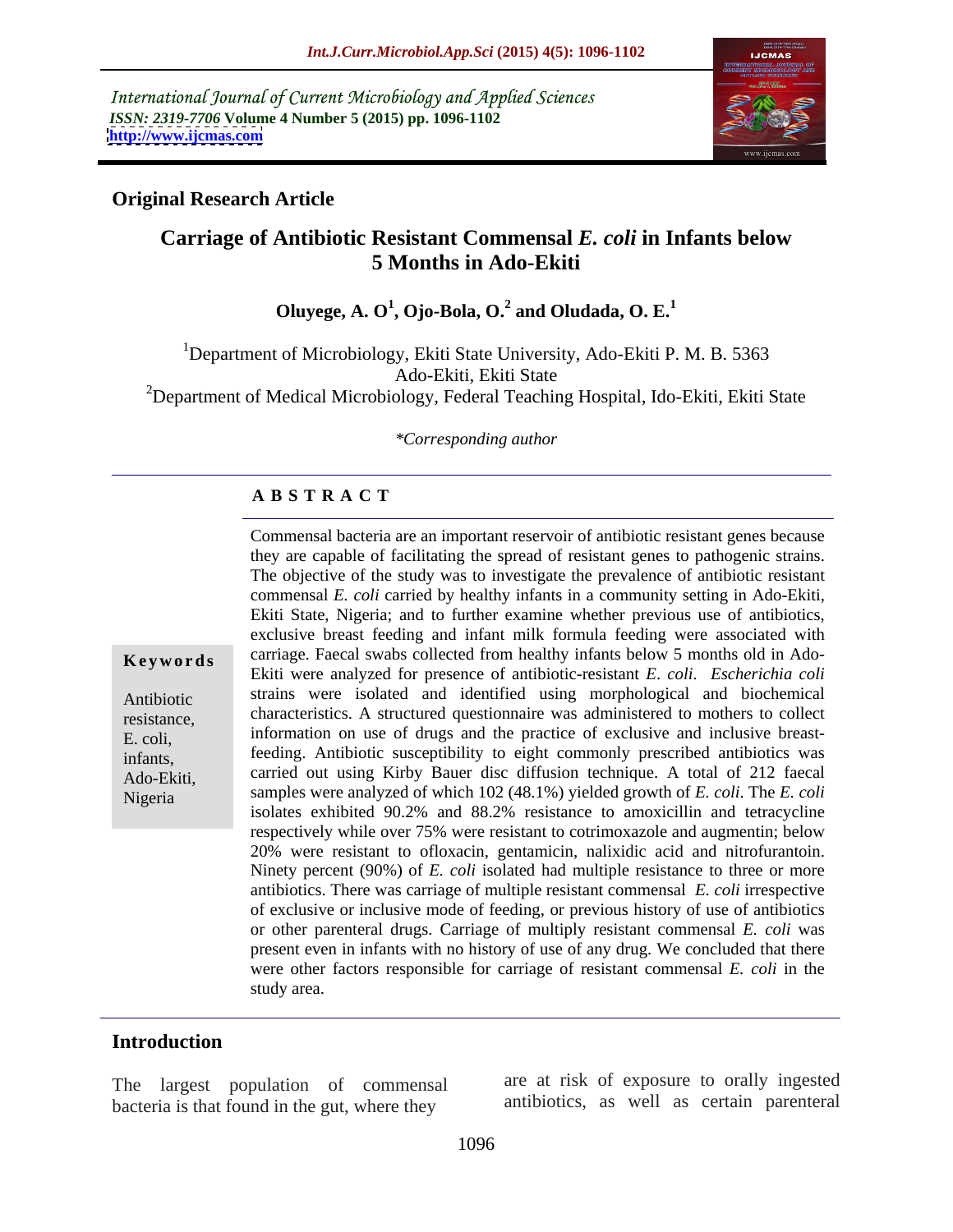preparations. In community settings, young children tend to be the most exposed to Exclusive breastfeeding helps protect infants antibiotics, and several studies have found against common infections and lessens the that younger children have the highest risk frequency and severity of infectious of carrying resistant commensal bacteria [1]. *Escherichia coli*, a near ubiquitous colonizer communities with adequate vaccination of the gastrointestinal tract in children and coverage and healthcare standards [3]. adults has often been used in studies of resistance in commensal bacteria [1, 2, 3]. provide this protective effect against *Escherichia coli* is a gram-negative rod shaped bacterium that is commonly found in the lower intestine of warm blooded animals The spread of microbial drug resistance is a and mammals [4]. The non pathogenic global public health challenge, which strains of *E. coli* referred to as commensal impairs the efficacy of antimicrobial agents strains are harmless and are useful, not only in digesting and breaking down food, but also in protecting against harmful organisms phenomenon tends to be larger in under which may be introduced into the developed and developing countries when gastrointestinal tract through food and water compared to that of developed countries. [5]. However, such commensals can have The high antimicrobial drug resistance rates access to other parts of the body such as urinary tract, blood, or wounds and cause due to combination of several factors, opportunistic infections particularly in among which irrational antimicrobial drug immuno-compromised individuals. usage and conditions of poor sanitation play *Escherichia coli* have been shown to develop resistance in response to antibiotic use, and to be particularly capable of exchanging antibiotic resistance genes with increasing incidence of antibiotic resistance pathogenic bacteria [6]. High resistance rates have often been reported in from many countries, but there is no existing surveillance studies dealing with clinical data on the carriage of antibiotic resistant isolates and in prevalence studies of commensal bacteria such as *E. coli* [3].

A variety of risk factors have been community settings, but the various contributions remain unclear. Kalter *et al.*, carriage of resistant commensal *E. coli.*<br>[3] reported that recent antibiotic use, age and geographical location may contribute to **Materials and Methods** carriage in preschool children.

It has been established that breastfed infants gastrointestinal and lower respiratory tract infections than formula fed infants. episodes in developing countries and Partial breast feeding does not seem to infections in infancy.

and leads to substantial increase in illness and death rates. The impact of the observed in low-resource countries is likely major roles [2].

Recent studies have highlighted the high or in commensal *E. coli* from healthy children commensal *E. coli* in infants in Ado-Ekiti.

associated with carriage of resistant and to further examine thepossible roles of commensal organisms particularly in exclusive breast feeding and milk formula The aim of this study is to determine the prevalence of carriage of resistant commensal *E. coli* in infants in Ado-Ekiti; feeding and early exposure to drugs on carriage of resistant commensal *E. coli*.

### **Materials and Methods**

### **Sample collection**

are less prone to a variety of infantile Rectal swab samples were collected from infections including acute otitis media, and infants below 5 months attending the immunization clinic in two different centres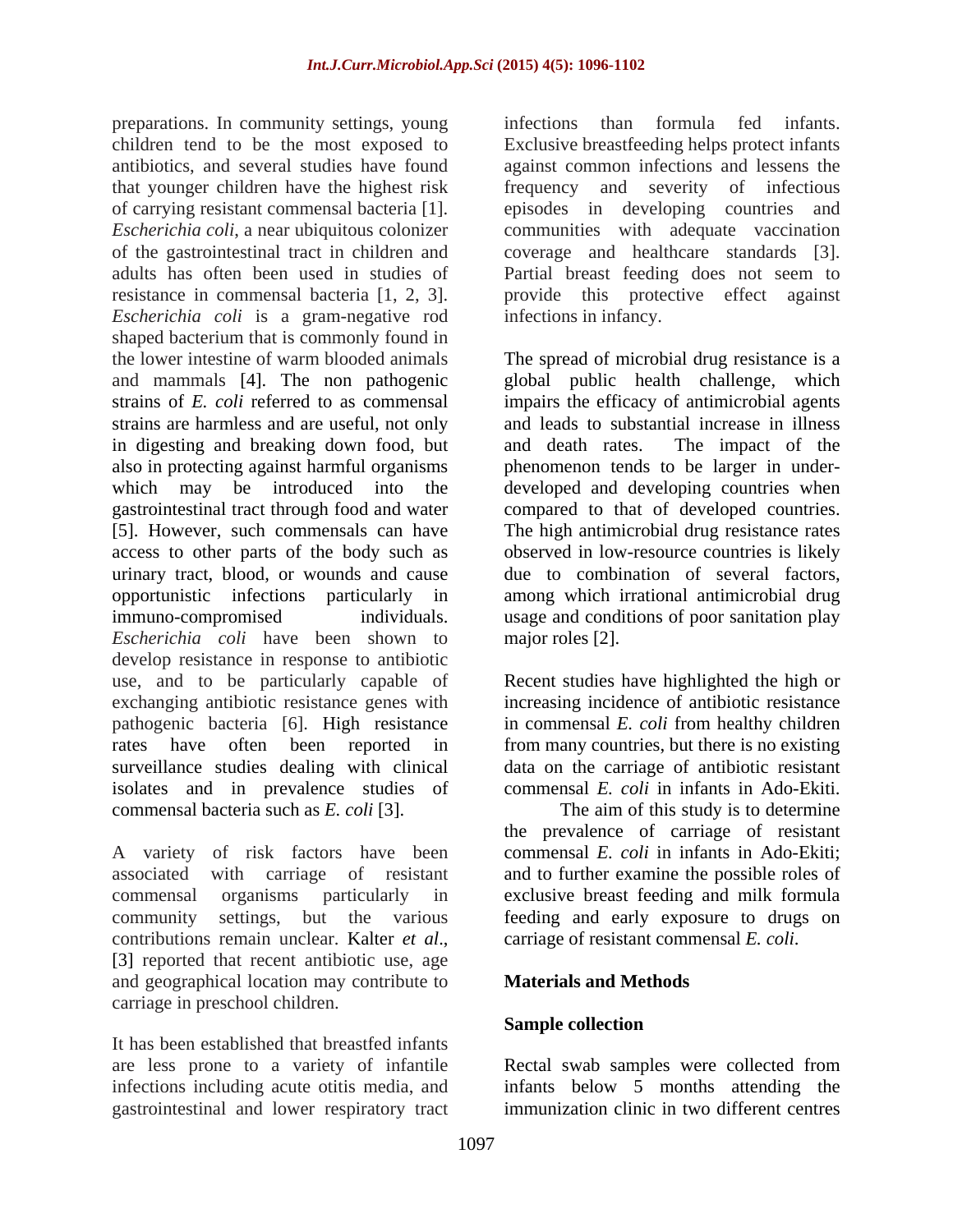in Ado-Ekiti, Ekiti State. A total of two 65 (30.7%) were exclusively breast-fed hundred and twelve (212) samples were while only 41 (19.3%) were inclusively fed collected, using sterile swab sticks. The samples were collected with the consent of previous history of use of any drug, while the infant's parents or guardians who were only 14 (6.6%) had a previous history of willing to participate in the study. Each antibiotics administration, 62 (29.2%) also swab stick was named and numbered with had history of administration of other drugs the sex of the infant, and the fresh faeces were taken from the diapers of the babies. For rectal swab, the sterile swab sticks were

inoculated directly on Eosin Methylene Blue (EMB) agar and MacConkey agar, and incubated aerobically at  $37^{\circ}$ C for 24 - 48 this study exhibited  $90.2\%$  and  $88.2\%$ 48 hours on MacConkey agar were further respectively, over 75% of Escherichia coli biochemically [7]. To obtain pure strain of augmentin; below 20% were resistant to

diffusion technique as recommended by the category of drugs (CLSI, 2011). The isolates were tested against eight commonly used antibiotics ofloxacin(OFL)- 5µg, augmentin (AUG)- 30 µg, gentamicin (GEN)- 10µg, nalidixic acid (NAL)- 30µg, nitrofurantoin (NIT)- 200µg, cotrimoxazole (COT)- 25µg and tetracycline

examined in this study, a higher number of

with infant milk formula; 30 (14.2%) had no (Table 1).

inserted into the anus of the babies and were used for this study was in ratio 12: 9. rotated. Relevant information was obtained The highest prevalence of *Escherichia coli* from the mothers through questionnaires. among these infants were seen within the All collected samples were brought age range of 2 to 15 weeks (Table 2). immediately to the laboratory and analyzed However, infants who have no previous within two hours of collection. exposure to any antibiotics were seen to **Bacteriological analysis:** The samples were *Escherichia coli* than those with history of  $\degree$ C for 24 - 48 this study exhibited 90.2% and 88.2% hours. All lactose fermenting isolates within resistance to amoxicillin and tetracycline identified morphologically and were resistant to cotrimoxazole and inoculum (*E. coli)*, the freshly prepared agar ofloxacin, gentamicin, nalixidic acid and plate was streaked with isolated colonies, nitrofurantoin. However, 77 (75.5%) were incubated at 37°C for 24 h as stated by multiple resistant to 3 or more of the 8 Cheesborough [8]. antibiotics tested. The commonest resistant **Antibiotic susceptibility testing:** The *in*  phenotype was isolated from all categories *vitro* antibiotic sensitivity for the *E. coli* of infants examined irrespective of the mode isolates was carried out using the disk of feeding and previous history of use of any The ratio of the female and male infants that have lower isolation rate of 36.7% of antibiotics use  $(42.8\%)$  and other drug (54.8%). The *E. coli* isolated from infants in this study exhibited 90.2% and 88.2% respectively, over 75% of E*scherichia coli* augmentin; below 20% were resistant to phenotype was amx/tet/cot/aug and this category of drugs

which are; amoxicillin(AMX)- 25µg, examined in this study, a higher number of (TET)- 25µg. study area is low compared to that obtained **Results and Discussion** Mathew [9] reported that the practice of From the two hundred and twelve infants commensurate with mothers' knowledge of Out two hundred and twelve infants 65 (30.7%) were exclusively breast-fed while only 41 (19.3%) were inclusively fed with infant milk formula. The practice of exclusive breast feeding by mothers in the in other Enugu within the country (53.6%). exclusive breast feeding was not the benefits and protective role.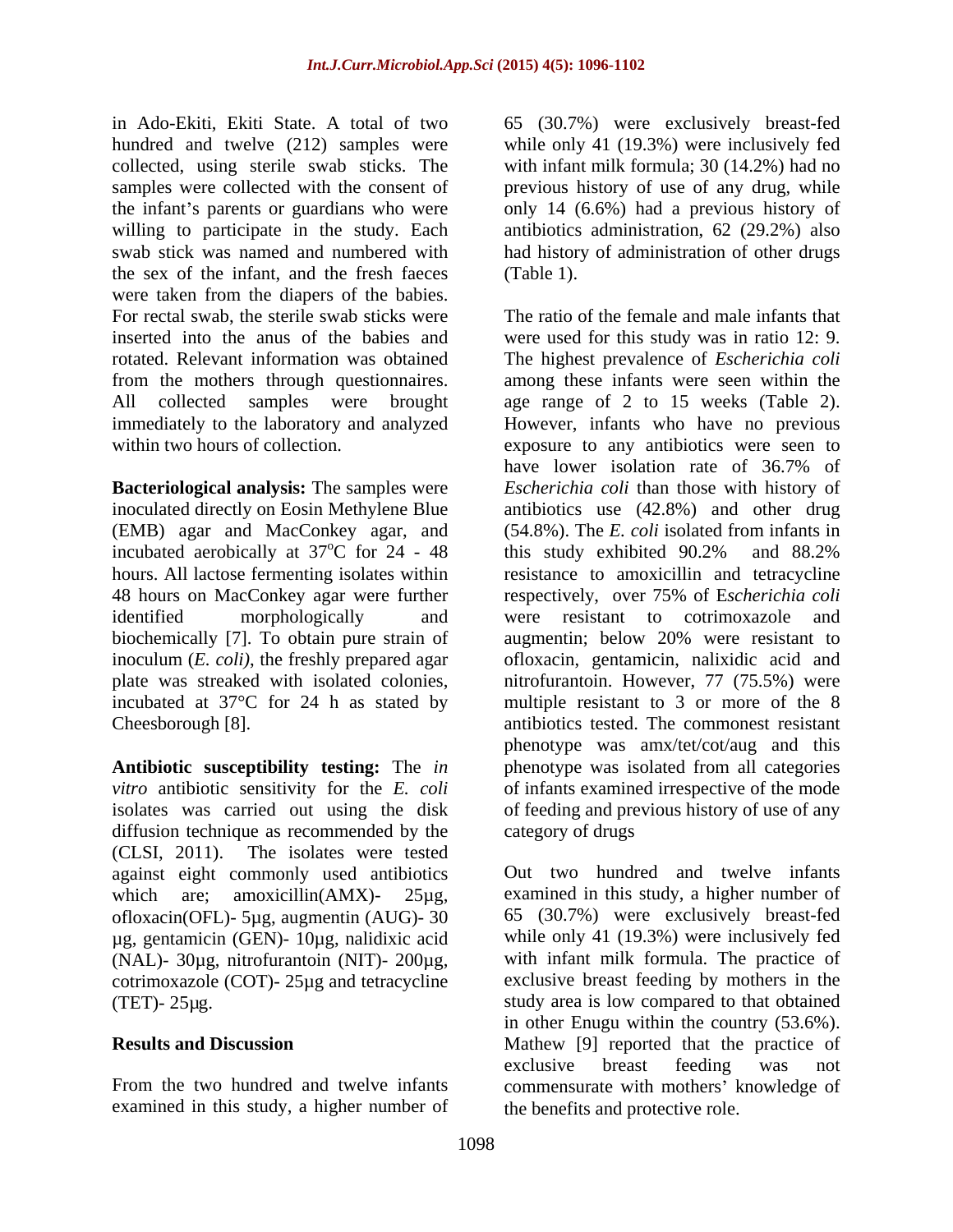Furthermore, the isolation rate of *E. coli* was resistance is usually attributed to overuse found to be higher in those with inclusive and misuse of antibiotics. It has been (82.9%) than exclusive (26.2%) type of estimated that use is unnecessary in 20-50% feeding. These findings therefore of the cases. Unfortunately, this misuse of corroborate findings from previous studies antibiotics is causing emergence of resistant regarding the protective role of breast feeding against bacterial infection. developing world where antibiotics are Pronounced exposure of infants to available without prescription. environmental bacteria and changes in diet occurs very early in developing countries Furthermore, 77 (75.5%) were multiple [10]. Thus, the pattern and level of exposure to bacteria during the neonatal period is tested. The commonest resistant phenotype likely to influence the microbial succession was amx/tet/cot/aug and this phenotype was and colonization in the gastrointestinal tract. isolated from all categories of infants In this study, infants with no history of use examined irrespective of the mode of of antibiotics or other drugs also had a lower feeding and previous history of use of any isolation rate (36.7%) of *E. coli* than those category of drugs even though the incidence with history of antibiotic use (42.8%) and of this pattern was lower in *E. coli* strains other drugs (54.8%). The early exposure of infants to antibiotics exerts a selective antibiotics. At the time this research was pressure whereby sensitive bacteria would have been destroyed while selecting is alarming to discover such a high resistant strains. This study also shows high prevalence (75.5%) of carriage of multiple prevalence of antibiotic resistance *E. coli* in healthy infants, living in Ado-Ekiti an early stage of life. This trend further Metropolis. The *E. coli* isolated from infants confirms the high level of multiply resistant in this study exhibited 90.2% and 88.2% resistance to amoxicillin and tetracycline the study area. The growing antibiotics respectively over 75% were resistant to resistance may be due to irrational use of cotrimoxazole and augmentin; below 20% were resistant to ofloxacin, gentamicin, genes by plasmids, bacteriophages, nalixidic acid and nitrofurantoin. These transposons and integrons. At times, a nalixidic acid and nitrofurantoin. These transposons and integrons. At times, a values are higher compared to similar studies reported by Djie-maletz [11] who reported 35% and 37% resistance to to multiple antimicrobial agents leading to tetracycline and Cotrimoxazole respectively. multiply antibiotic resistance organisms. For This trend was observed among all the *E.*  instance, it has been reported that resistance *coli* isolates from infants in this study irrespective of the parameters vis á vis resistance to ampicillin, cephalosporin and previous exposure to antibiotics and or other drugs, inclusive breast feeding and exclusive

pathogens early in life, especially in the

resistant to 3 or more of the 8 antibiotics isolated from those with no history of use of conducted, all the infants were healthy, yet it resistant strains of *E. coli* in infants at such organisms in the environment of infants in antibiotics and the transfer of resistance genes by plasmids, bacteriophages, plasmid or transposon can carry several resistance indexes, simultaneous resistance to cotrimaxazole is usually accompanied by tetracycline [14].

breast feeding (Table 2). Our result further confirms the fact that Worldwide, antibiotics are the most the environment, as healthy breast-fed commonly prescribed drug for children, infants who had no previous exposure to especially for acute respiratory illness and antibiotics have been found with the diarrhea [12, 13]. Increasingly, antibiotic resistant strains of commensal *E. coli* [15].antibiotic resistant bacteria are common in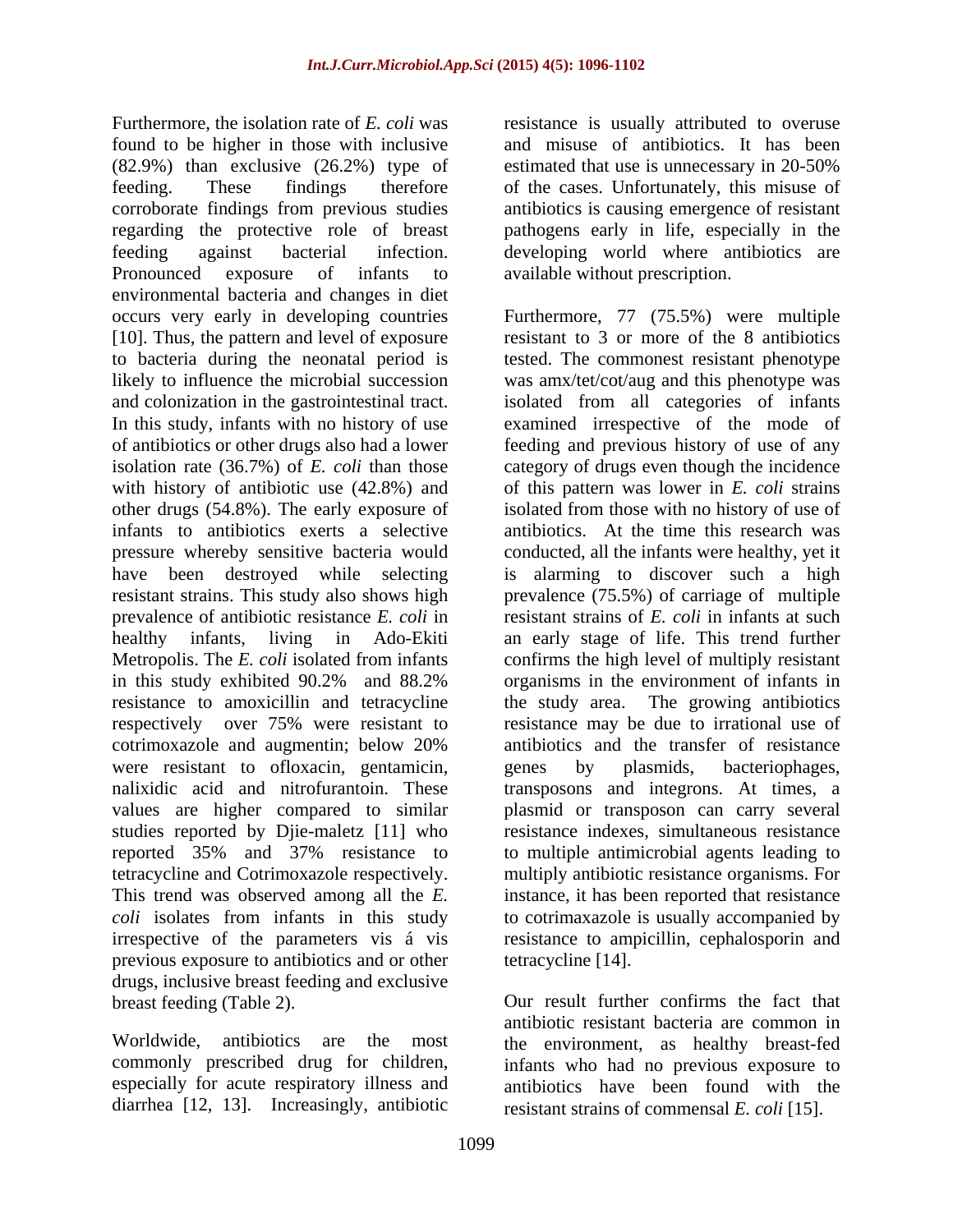Seventy one percent (71%) of the infants practices, poor personal hygiene, exposure received medications on antibiotics such as to environmental bacteria and indiscriminate amoxicillin, tetracycline, and ampiclox antibiotic usage. Healthy children get during their first year of life. This indicates a infected immediately after birth through high prevalence of multidrug resistant exposure to mother faecal flora, other despite the exclusive mode of feeding. Both environmental factors and during weaning. infants and aged children in developed and Therefore, training in the use/prescription of developing countries are at risk of diarrhoea drugs, infection and some infection that are yet to handling infant should be improved among be noticed due to poor hygienic practices by nursing mothers. There should be effective mothers, change in dietary, environmental legislation by the government to control the exposure, irrational use of antibiotic, indiscriminate purchase of antibiotics to<br>household animals and prevent its abuse. Also, mothers should be commercial/household poultry. It is reported encouraged to practice good personal that even commensal *E. coli* is now hygiene. Patterns of greater resistance to recognized as a very important agent of antibiotics necessitates the use of newer and diarrhoea infection in healthy infants more expensive drugs in order to control globally [16]. infections and may contribute to higher risk

In addition, incidence of *E. coli* in infants can be traced primarily to faulty weaning

mother's personal hygiene in indiscriminate purchase of antibiotics to prevent its abuse. Also, mothers should be or morbidity and mortality in small infants treated for more serious infections in the developing world.

| Category                  |         | <b>Male</b><br>Female |               |                  | <b>Total</b>       |                           |  |
|---------------------------|---------|-----------------------|---------------|------------------|--------------------|---------------------------|--|
|                           | No of   | Growth of             | No of         | <b>Growth of</b> | <b>Total No of</b> | <b>Total no of Growth</b> |  |
|                           | infants | E. Coli               | infants       | E. Coli          | infants $(\% )$    | of E. Coli $(\%$          |  |
| <b>Exclusive Breast</b>   | 29      | $8(27.6\%)$           | 36            | $9(25.0\%)$      | 65(30.6)           | 17(26.2)                  |  |
| feeding                   |         |                       |               |                  |                    |                           |  |
| Inclusive breast feeding  |         | 22(47.8%)             | $\mathcal{L}$ | $12(50.0\%)$     | 41(19.3)           | 34(82.9)                  |  |
| <b>Use of Antibiotics</b> |         | $1(20.0\%$            |               | $5(55.5\%)$      | 14(6.6)            | 6(42.8)                   |  |
| Other drugs               | 32      | 19(59.4%)             | $30^{\circ}$  | $15(50.0\%)$     | 62(29.3)           | 34(54.8)                  |  |
| No drug                   |         | $3(33.3\%)$           |               | $(38.1\%$        | 30(14.2)           | 11(36.7)                  |  |
| Total                     | 92      | $53(57.6\%)$          | 120           | $49(40.8\%)$     | 212(100)           | $102(48.1\%)$             |  |

**Table.1** Rate of isolation of E. coli isolated from infants below 5 months

**Table.2** Age range of infants examined and the rate of isolation of E. coli

| Age range          |                                       | <b>Sex</b>       |                 |                            |                      |
|--------------------|---------------------------------------|------------------|-----------------|----------------------------|----------------------|
|                    | Male                                  | $\sim$<br>Female | <b>r</b> otal   | Number of E. coli isolated | $($ %)               |
| $-13 \text{ days}$ | 02                                    | 10               | $\overline{1}$  |                            | 83.3                 |
| $2 - 4$ wks        | 28                                    | 28               | 56<br><u>JU</u> |                            | 46.4                 |
| $5 - 10$ weeks     | 36<br>◡◡                              | 36<br>ັບ         | $\overline{a}$  |                            | $\sqrt{2}$<br>$+1.4$ |
| $11 - 15$ weeks    | $\bigcap$<br>$\overline{\phantom{0}}$ | -44              | 68              |                            | 47.1                 |
| 16 - 25 weeks      | 02                                    | 02               | -04             |                            |                      |
| Total              | $\Omega^{\gamma}$                     | 120              | 212             | ⊥∪∠                        | 48.1                 |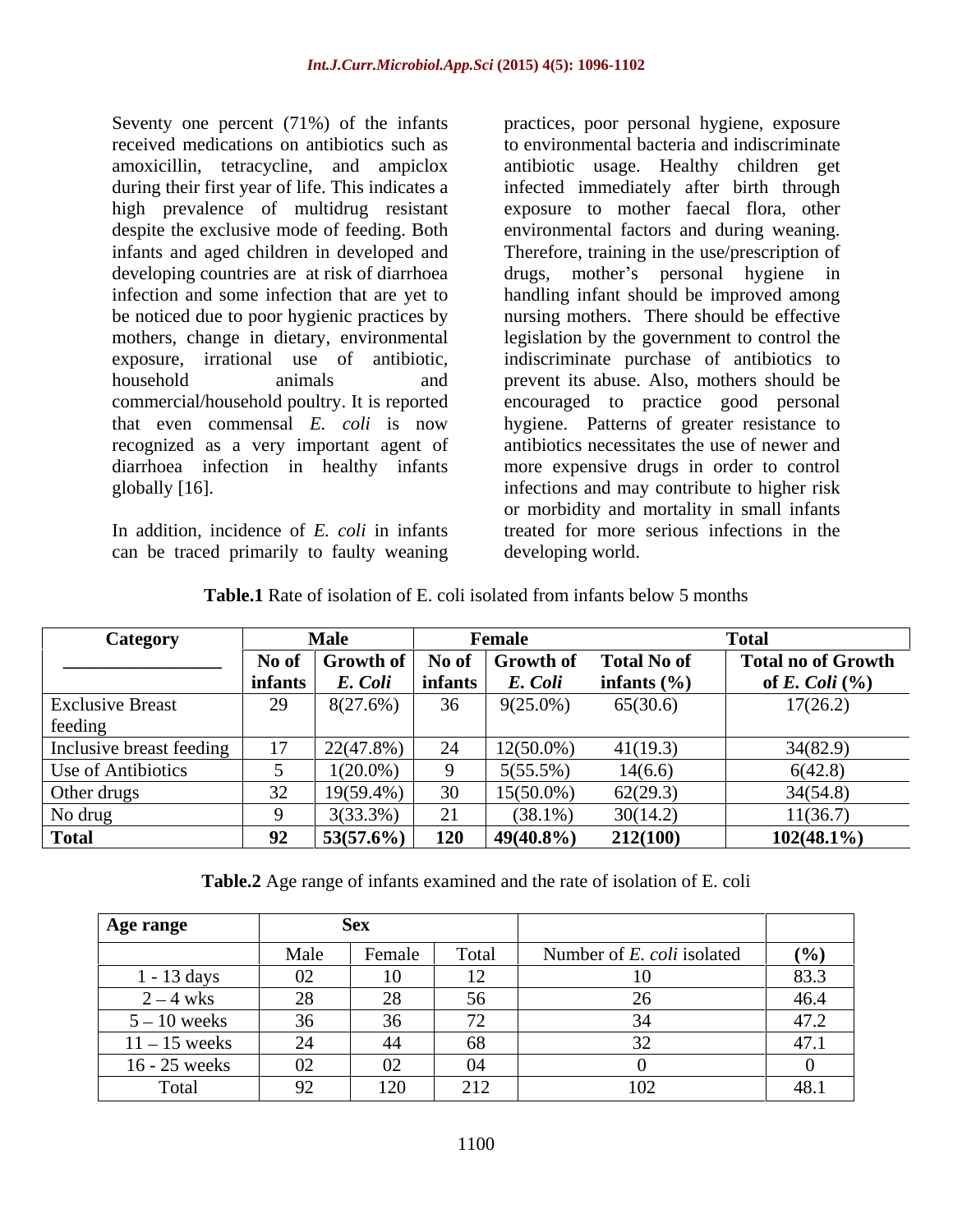| <b>Parameters</b>                                             | AMX          | TE <sup>T</sup> | COT         | <b>AUG</b>                                                           | <b>NAL</b> | <b>NIT</b>  | <b>GEN</b>  | <b>OFL</b>          |
|---------------------------------------------------------------|--------------|-----------------|-------------|----------------------------------------------------------------------|------------|-------------|-------------|---------------------|
| Use of                                                        | $6(100\%)$   | $6(100\%)$      | $4(66.6\%)$ | 3(50%)                                                               | $(16.6\%$  | $0(0\%)$    | $0(0\%)$    | $0(0\%)$            |
| Antibiotics( $n=6$ )                                          |              |                 |             |                                                                      |            |             |             |                     |
| Use of Other<br>Drugs $(n=34)$<br>No drug $(n=11)$            | $29(85.3\%)$ | 31 $(91.2\%)$   | 27(79.4%)   | 23(67.6%)                                                            | 6(17.6%)   | 6(17.6%)    | $12(5.9\%)$ | $2(5.9\%)$          |
|                                                               |              |                 |             |                                                                      |            |             |             |                     |
|                                                               | 11 (100%)    | 8 (72.7%)       | $7(63.6\%)$ | $10(90.9\%)$                                                         | 2(18.2)    | 1(9.1)      | $1(9.1\%)$  | $0(0\%)$            |
| Exclusive breast $16 (94.1\%) 13 (76.5\%)$<br>Feeding (n=170) |              |                 | 11(64.7%)   | $12(70.6\%)$                                                         | 3(17.6%)   | $4(23.5\%)$ | $1(5.9\%)$  | $1(5.9\%)$          |
|                                                               |              |                 |             |                                                                      |            |             |             |                     |
| Inclusive breast   30 (88.2%)   32 (94.1%)   27 (79.4%)       |              |                 |             | $24(70.6\%)$                                                         | 6(17.6%)   | $3(8.8\%)$  |             | $2(5.9\%)$ 1 (2.9%) |
| feeding( $n=34$ )                                             |              |                 |             |                                                                      |            |             |             |                     |
| Total n=102   92 (90.2%)   90 (88.2%)   76(74.5%)             |              |                 |             | $72(70.6\%)$   $18(17.6\%)$   $14(13.7\%)$   $6(5.9\%)$   $4(3.9\%)$ |            |             |             |                     |

**Table.3** Percentage antibiotic resistance among E. coli isolated from infants with or without previous use of drugs, exclusive and inclusive breast feedings

AMX=Amoxicillin, TET=Tetracycline, COT=Cotrimoxazole, AUG= Augmentin, NAL=Nalidixic acid, GEN=Gentamycin, OFL=Ofloxacin

#### **Table.4** Percentage multiple resistance patterns (Phenotype) of E. coli isolated from faeces of infants below 5 months

| <b>Phonotypic patterns of</b>    | No of          | Use of             | Other          | No | <b>Exclusive</b>        | Inclusive Total $(\% )$ |              |      |
|----------------------------------|----------------|--------------------|----------------|----|-------------------------|-------------------------|--------------|------|
| <b>Resistance of Antibiotics</b> | <b>Classes</b> | <b>Antibiotics</b> | Drugs Drug     |    | <b>Breast-</b>          | <b>Breast</b>           |              |      |
|                                  |                |                    |                |    | Feeding                 | Feeding                 |              |      |
|                                  |                |                    |                |    |                         |                         |              |      |
| AMX/TET/COT/AUG/NAL/NIT/GEN/OFL  |                |                    |                |    |                         |                         | $\leftarrow$ | 5.2  |
| AMX/TET/COT/AUG/NAL/NIT/GEN      |                |                    |                |    |                         |                         |              | 1.3  |
| AMX/TET/COT/AUG/NAL/NIT          |                |                    |                |    |                         |                         |              | 9.1  |
| AMX/TET/COT/AUG/NAL              |                |                    |                |    |                         |                         |              | 6.5  |
| AMX/TET/COT/AUG/NIT              |                |                    |                |    |                         |                         |              | 1.3  |
| AMX/TET/COT/AUG                  |                |                    | 17             |    |                         | 18                      | 49           | 63.6 |
| AMX/TET/COT                      |                |                    |                |    |                         |                         | 08           | 10.4 |
| AMX/TET/AUG                      |                |                    |                |    |                         |                         |              | 2.6  |
|                                  |                |                    |                |    |                         |                         |              |      |
| Total                            |                |                    | 27<br>$\sim$ 1 | 07 | 12 <sub>1</sub><br>⊥∠ ⊥ | $\sim$                  | 77           | 100  |

AMX=Amoxicillin, TET=Tetracycline, COT=Cotrimoxazole, AUG=Augmentin, NAL=Nalidixic acid, GEN=Gentamycin, OFL=Ofloxacin